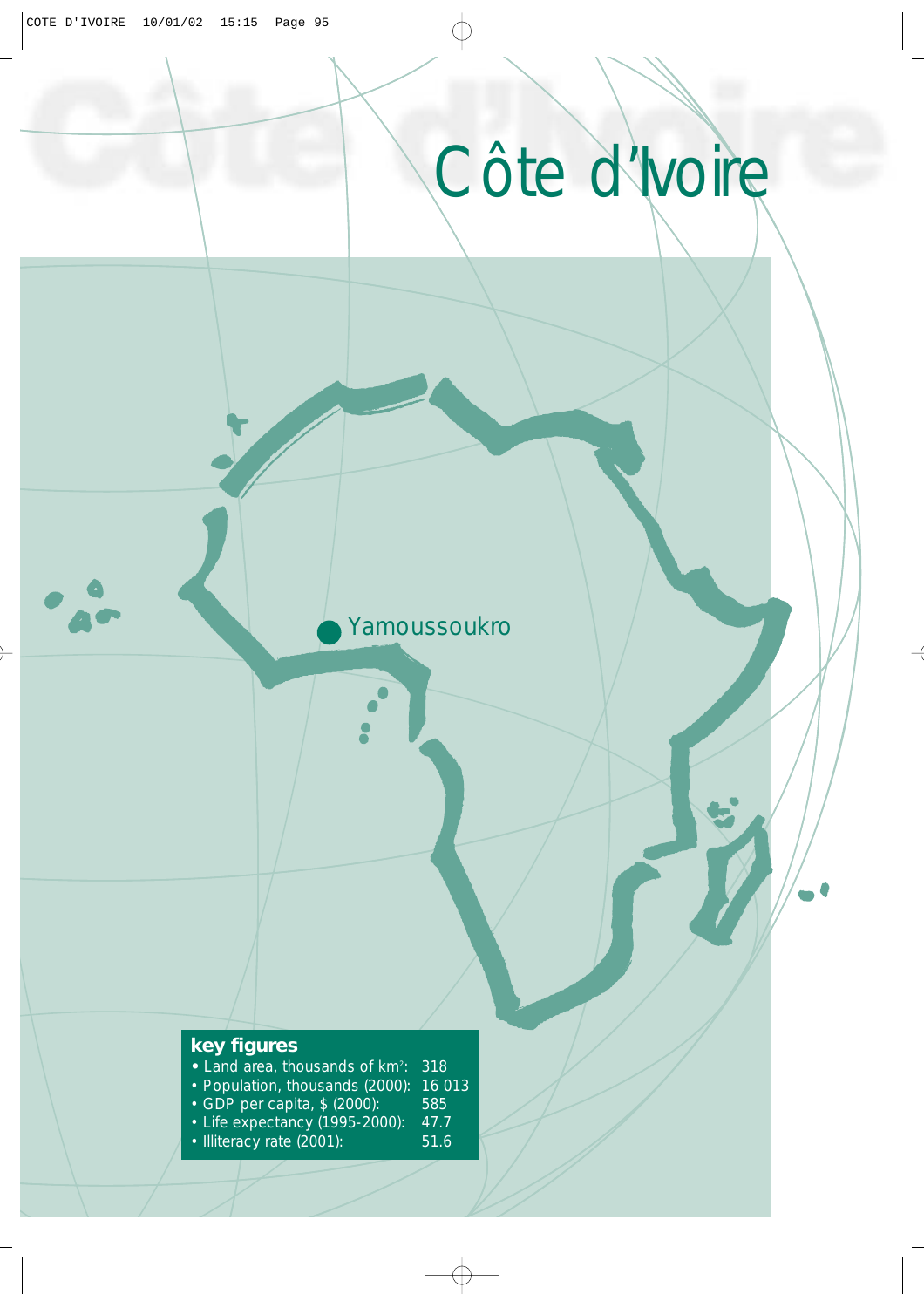$\overline{+}$ 

 $\begin{array}{c} \begin{array}{c} \begin{array}{c} \end{array} \\ \begin{array}{c} \end{array} \end{array} \end{array}$ 

 $\begin{tabular}{c} \multicolumn{1}{c} {\textbf{A}} \\ \multicolumn{1}{c} {\textbf{B}} \\ \multicolumn{1}{c} {\textbf{C}} \\ \multicolumn{1}{c} {\textbf{D}} \\ \multicolumn{1}{c} {\textbf{A}} \\ \multicolumn{1}{c} {\textbf{A}} \\ \multicolumn{1}{c} {\textbf{A}} \\ \multicolumn{1}{c} {\textbf{A}} \\ \multicolumn{1}{c} {\textbf{A}} \\ \multicolumn{1}{c} {\textbf{A}} \\ \multicolumn{1}{c} {\textbf{A}} \\ \multicolumn{1}{c} {\textbf{A}} \\ \multicolumn{1}{c} {\textbf{A}} \\ \multicolumn$ 

 $\longrightarrow$ 

 $\begin{array}{c} \hline \end{array}$ 

Ī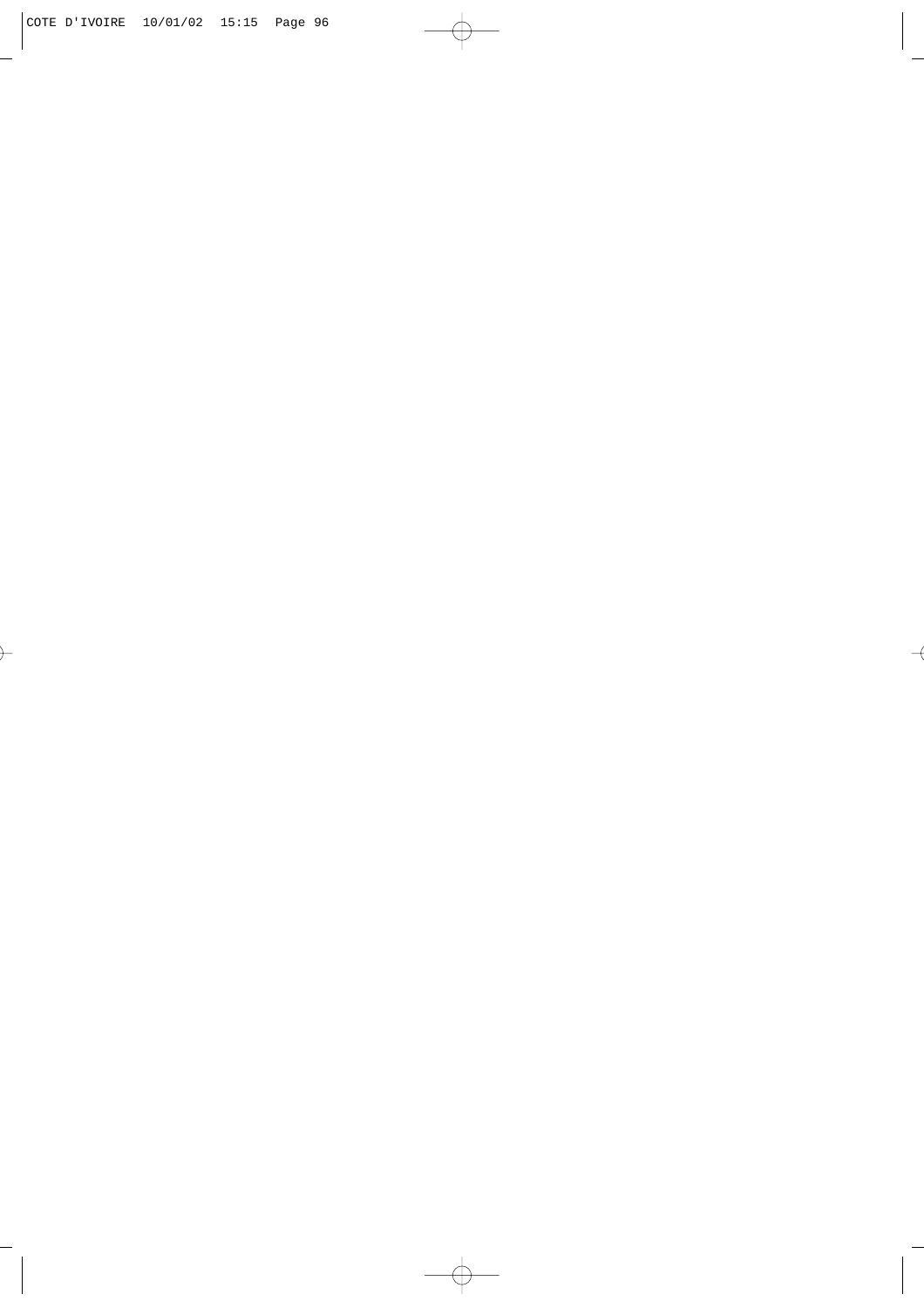CÔTE D'IVOIRE IS WEST AFRICA'S second richest country (after Nigeria) owing to its cocoa and coffee sectors that have been booming since the 1950s. Problems arose from the 1970s, but after the 1994 devaluation of the CFA franc, the economy made a strong recovery. Political and social unrest resulted in a military coup d'état in December 1999 followed by a return to civilian rule in October 2000. Political instability until early 2001 and a drop in world commodity prices produced a recession in 2000. Poor cocoa and coffee harvests and a fall in the price of

coffee, along with unsteady progress towards national

reconciliation that made economic players put their plans on hold, saw GDP fall by 3.3 per cent in 2001. A better coffee harvest, a slight increase in coffee and cocoa prices and resumption of international aid and cooperation with the IMF are expected to produce GDP growth of 2.4 per cent in 2002. But the country's prospects will depend on improving governance and combating poverty.

# **Côte d'Ivoire is West Africa's second richest country**

*97*



**Source:** Authors' estimates and predictions based on Ministry of Economy and Finance data.

# **Recent Economic Developments**

Despite some restructuring in the industrial sector after the devaluation, Côte d'Ivoire is still a mainly agricultural country, with food and export crops accounting for more than a quarter of GDP while food processing amounts to 25 per cent of the value-added in industry. This and the importance of exports make the country very dependent on external factors such as the weather, demand and world prices.

Between 1994 and 2000, primary sector production was very erratic on account of the weather. Cocoa, of which Côte d'Ivoire is the world's biggest producer (40 per cent of the total), was hit from 1998 by a decline in terms of trade. This was aggravated by increased production, which nevertheless generated revenue to consolidate the balance of payments. Production of other export crops (palm oil, rubber, pineapples, bananas and cotton) fell sharply in 2000 but the loss of revenue was offset by abundant harvests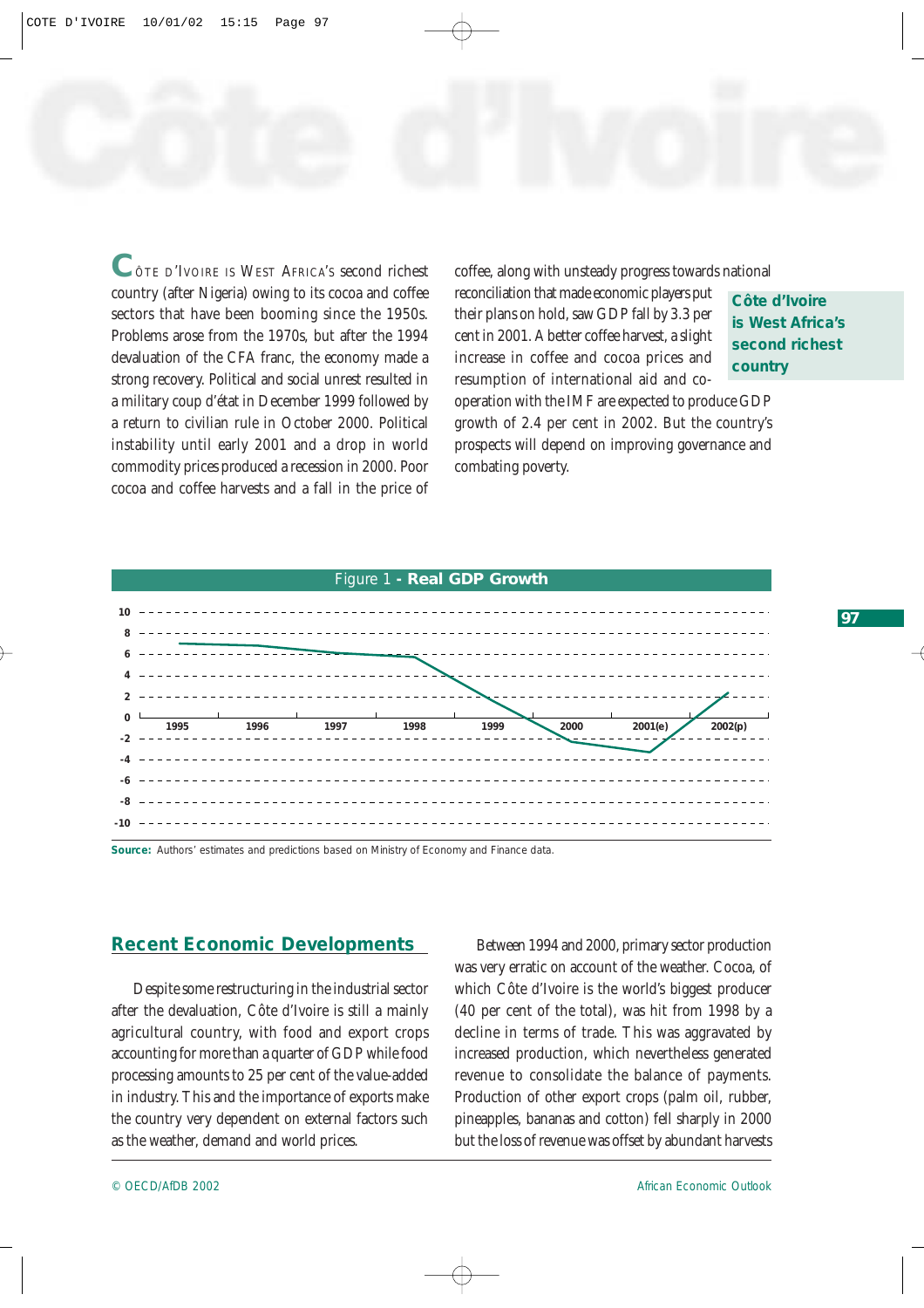*98*

Figure 2 **- GDP Per Capita in Côte d'Ivoire and in Africa** (\$ current)



**Source:** Authors' estimates based on IMF data.

of food crops (plantain, yams, manioc) and a good showing by traditional export crops, with cocoa and coffee growing in volume by 28 per cent.

The secondary and tertiary sector grew strongly between 1996 and 1998 in response to the vigorous economic recovery set off by the 1994 devaluation. But a significant slowdown in 1999 continued into 2000, when industrial production fell by 9 per cent and the tertiary sector shrank by 7.8 per cent. Textiles and construction were hardest hit in manufacturing (drops of 32 and 27 per cent), even though construction was a motor of the preceding period's growth. The tertiary sector was also affected by a considerable decline in household incomes, which caused overall contraction, especially in commerce and services.

The upturn caused by devaluation only lasted until the 1999 recession, which was less painful thanks to good coffee and cocoa crops in 2000 that helped offset poor results in the industrial and tertiary sectors.

No such volume boost has taken place in 2001 and first export crop predictions were disappointing. The 2000 cocoa crop (recorded in the 2001 GDP) was sharply down (1.15 million tonnes against 1.3 million the year before) and coincided with a new record fall in world prices. Less favourable weather, farmer reaction to low prices, plus the departure of Burkina Faso

immigrants because of rising ethnic tensions helped reduce volume. Lower prices for coffee farmers — 200 CFA francs (\$0.30) instead of the 350 CFA francs (\$0.50) for the previous harvest — account for the drop from 380 000 tonnes in 1999/2000 to 225 000 in 2000/01. The cotton harvest is expected to fall from 340 000 tonnes in 2000 to 290 000 in 2001.

Neither the secondary or tertiary sectors appear to be picking up much, mostly because of the freeze on public investment since late 1999 and generally sluggish investment activity. Firms criticise the tax pressure from the government so as to make external debt repayments at a time when government arrears with the private sector are mounting. The political unrest adds to this climate of uncertainty.

Prospects for 2002 will depend on the outcome of an interim economic programme agreed on with the IMF and results of the reconciliation forum aimed at settling the political crisis. Only then will the private sector stir itself again.

After devaluation, demand components grew substantially. Investment rose from 8 per cent of GDP in 1993 to 16 in 1998, with volume growth as high as 23.4 per cent in 1996. This was due mainly to the return of international aid and increase in gross domestic savings, which reached 25 per cent of GDP in 1998.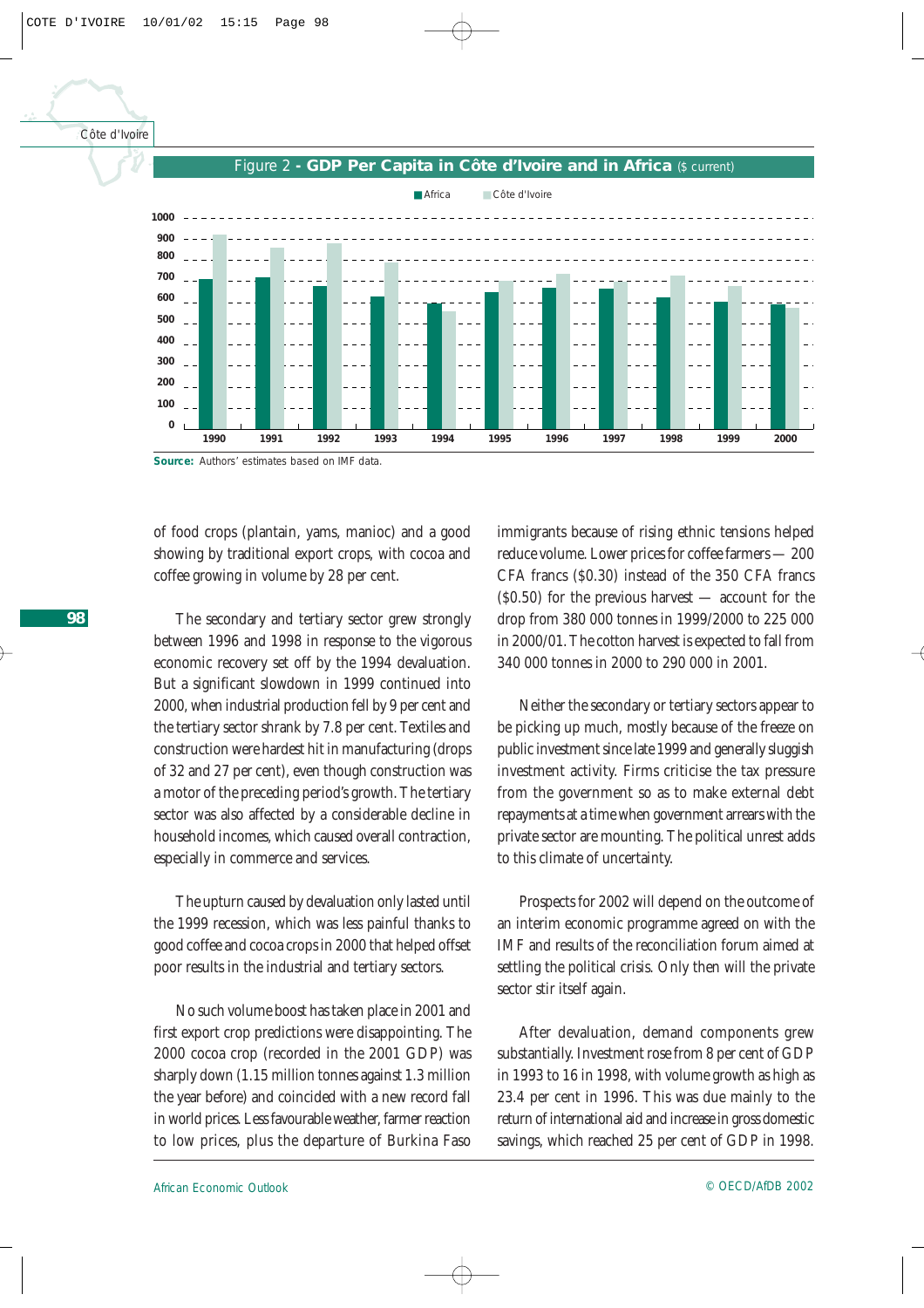*99*



**Source:** Authors' estimates based on Ministry of Economy and Finance data.



**Source:** Authors' estimates based on Ministry of Economy and Finance data.

This was not maintained in 1999, when lower farm commodity prices, political instability and less international aid produced a general economic slowdown. Investment volume shrank by 5 per cent that year, especially in the public sector, while growth in household consumption fell from 3.4 to 2 per cent.

The recession continued into 2000 and the volume of investments decreased by 21.5 per cent, this time largely due to the private sector, which cut back by 24.1 per cent. Firms seem to have adopted a wait-andsee attitude, using up their stocks rather than going into debt by investing (hence a 120 per cent reduction in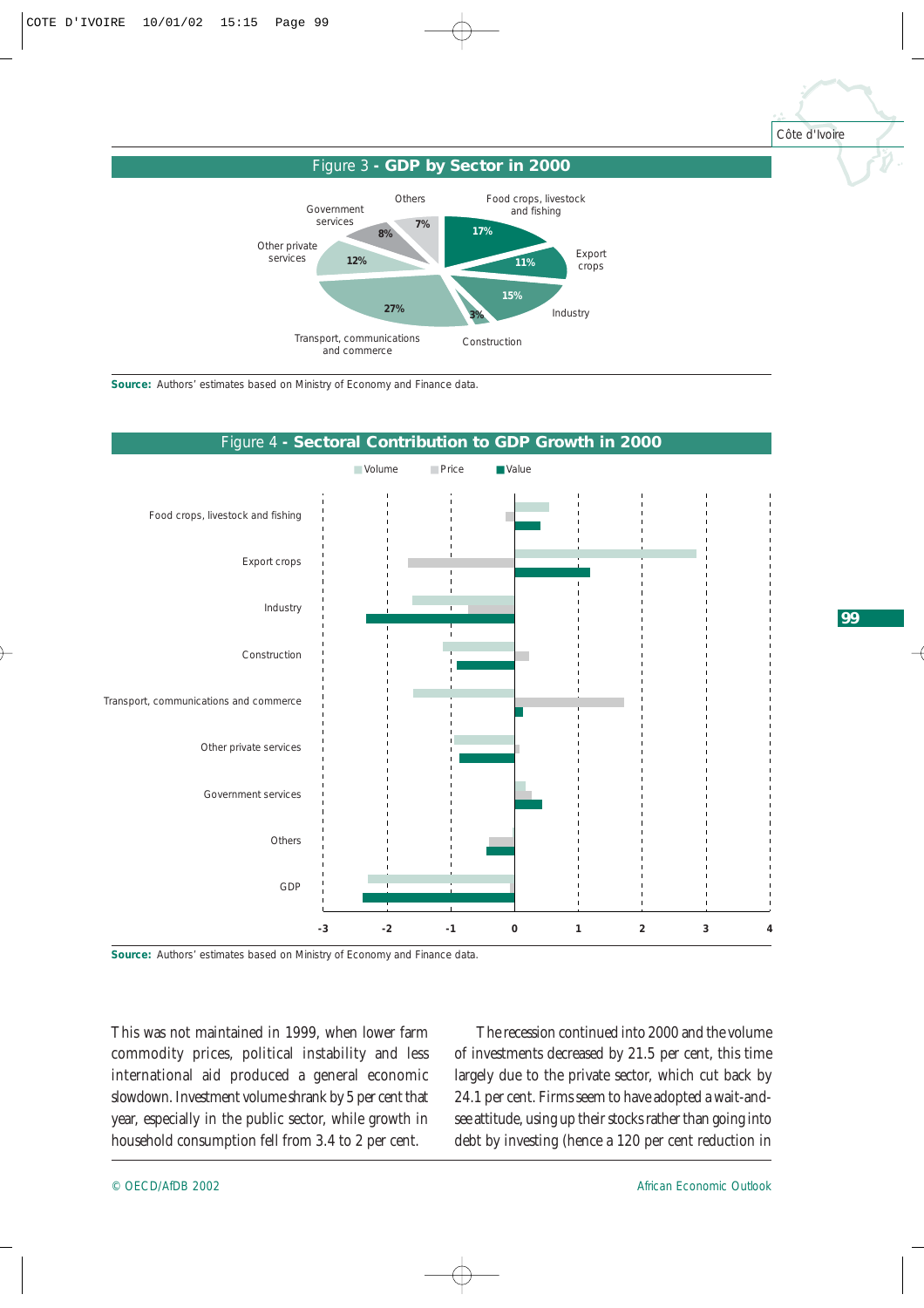Figure 5 **- Cocoa Production and Prices in Côte d'Ivoire** 



**Source:** FAO and World Bank.

|                         | Table 1 - Demand Composition (percentage of GDP) |         |         |         |         |         |  |
|-------------------------|--------------------------------------------------|---------|---------|---------|---------|---------|--|
|                         | 1995                                             | 1998    | 1999    | 2000    | 2001(e) | 2002(p) |  |
| Gross capital formation | 16.4                                             | 16.4    | 16.0    | 14.1    | 14.3    | 14.5    |  |
| Public                  | 5.6                                              | 6.7     | 4.8     | 3.6     | 4.1     | 4.9     |  |
| Private                 | 10.8                                             | 9.7     | 11.3    | 10.5    | 10.2    | 9.6     |  |
| Consumption             | 75.5                                             | 77.3    | 77.2    | 79.1    | 76.4    | 74.3    |  |
| Public                  | 11.7                                             | 10.0    | 10.8    | 10.3    | 9.8     | 9.0     |  |
| Private                 | 63.9                                             | 67.2    | 66.5    | 68.8    | 66.6    | 65.3    |  |
| <b>External sector</b>  | 8.1                                              | 6.3     | 6.7     | 6.8     | 9.3     | 11.2    |  |
| Exports                 | 46.0                                             | 42.6    | 44.2    | 46.8    | 45.8    | 44.6    |  |
| Imports                 | $-37.9$                                          | $-36.3$ | $-37.5$ | $-40.0$ | $-36.5$ | $-33.4$ |  |

**Source:** Authors' estimates and predictions based on IMF and domestic authorities' data.

stocks). The public sector continued the trend begun in 1999 and reduced its volume of investments by 23 per cent.

# **Macroeconomic Policy**

#### *Budgetary and Monetary Policy*

Private consumption slowed sharply from 2000 because coffee and cocoa farmers as well as wage earners had less money to spend. The external balance improved substantially.

After devaluation, Côte d'Ivoire signed an Enhanced Structural Adjustment Facility (ESAF) with the IMF that included an adjustment programme, debt rescheduling and sectoral development programmes. The country's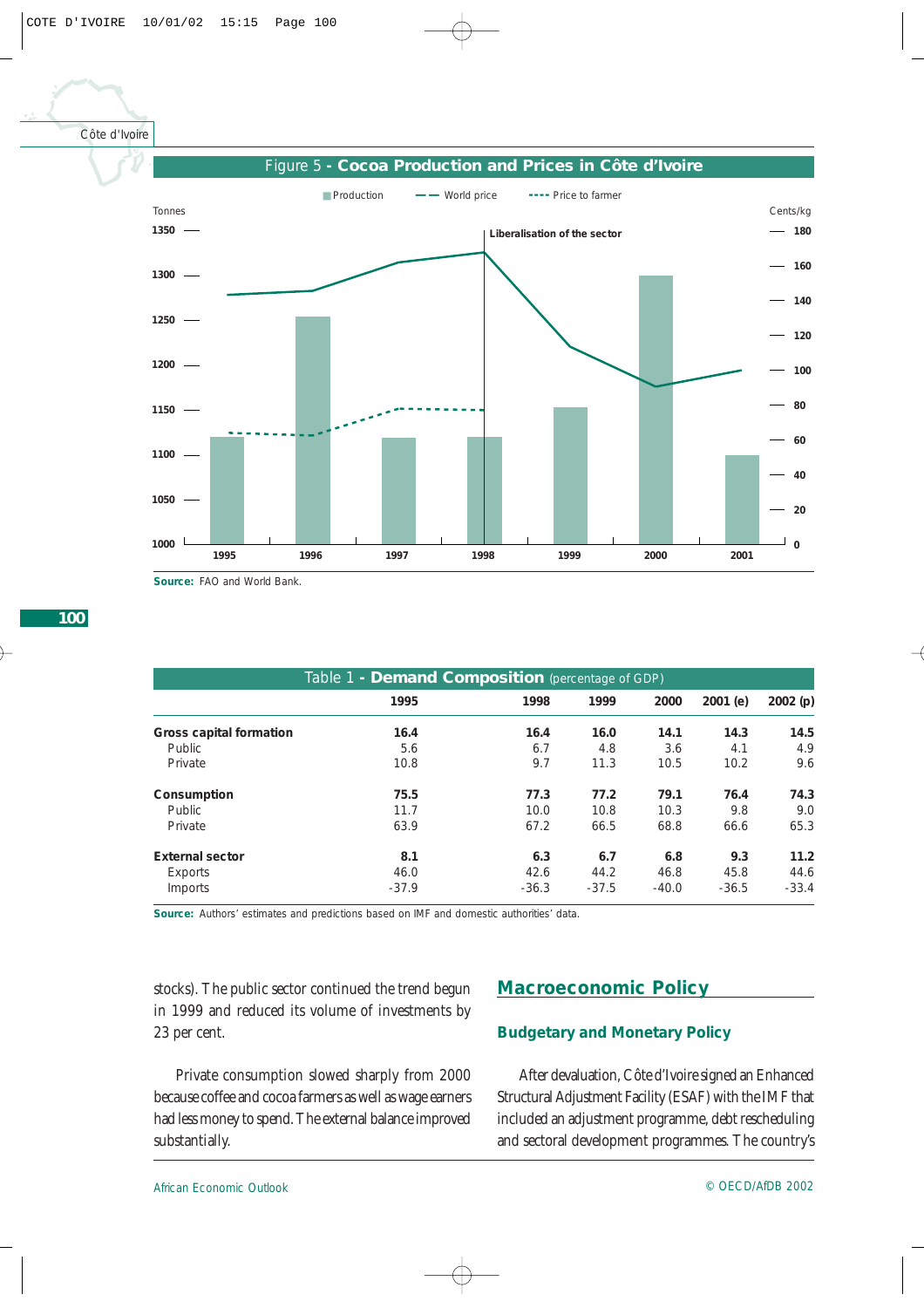*101*

| Table 2 - Public Finances (percentage of GDP)  |        |        |        |        |         |         |  |
|------------------------------------------------|--------|--------|--------|--------|---------|---------|--|
|                                                | 1995   | 1998   | 1999   | 2000   | 2001(e) | 2002(p) |  |
| Total revenue and grants <sup>a</sup>          | 22.8   | 21.2   | 19.2   | 19.0   | 18.8    | 17.7    |  |
| Taxes                                          | 18.0   | 16.9   | 16.8   | 16.2   | 16.0    | 14.8    |  |
| Total expenditure and net lending <sup>a</sup> | 26.9   | 23.6   | 22.4   | 20.5   | 20.2    |         |  |
| Current expenditure                            | 21.3   | 16.9   | 17.4   | 17.2   | 16.6    |         |  |
| <b>Excluding interest</b>                      | 14.4   | 12.7   | 13.0   | 12.6   | 12.6    | 11.3    |  |
| Wages and salaries                             | 6.9    | 6.1    | 6.2    | 6.7    | 6.5     | 6.1     |  |
| Interest payments                              | 6.9    | 4.2    | 4.4    | 4.6    | 4.5     |         |  |
| Capital expenditure                            | 5.6    | 6.9    | 4.8    | 3.1    | 3.6     | 4.2     |  |
| Primary balance                                | 2.8    | 1.9    | 1.2    | 3.2    | 3.1     | 2.0     |  |
| <b>Overall balance</b>                         | $-4.1$ | $-2.4$ | $-3.2$ | $-1.5$ | $-2.0$  | $-2.2$  |  |

a. Only major items are reported.

**Source:** Authors' estimates and predictions based on IMF and domestic authorities' data.

good economic performances have enabled repayment of a great deal of the external debt and reduction of the public deficit (from 12 per cent of GDP in 1993 to 2.4 in 1998). They also led to another agreement with the IMF in March 1998 involving a poverty reduction and growth facility (PRGF) with a major social chapter. The IMF and World Bank also declared Côte d'Ivoire eligible for relief under the Heavily Indebted Poor Countries (HIPC) Initiative and set March 2001 as completion point.

However the drop in cocoa prices and a sharp fall in international aid, along with bad weather, cut into government revenues from 1998. Tax collection fell, mainly because of fraud but also due to the general economic slowdown which substantially reduced the tax base. Foreign aid shrank and ceased altogether when General Robert Guei seized power in December 1999. Relations with the IMF were broken off and Côte d'Ivoire's accession to the HIPC Initiative suspended.

Budget expenditure was significantly redirected towards public investment between 1994 and 1999, while the government managed to keep the lid on wages and salaries, whose share of GDP fell from 10.7 per cent to 6.3 between 1993 and 1998 (the number of government and public body employees fell from 123 900 to 110 100). Public investment spending rose from 3.1 per cent of GDP to nearly 7 per cent over the period. However, it slowed in 1999, falling to 4.8 per cent of GDP, and social projects took a back seat.

In 2000, despite an austerity budget (which was tightened in March 2000), the government could not meet its targets. Tax revenue was budgeted at 18 per cent of GDP but only managed to reach 16.2 per cent because fewer imports and less consumption meant less revenue from customs duties and VAT value-added tax. Expenditure rose however, notably for wages and salaries, especially for the armed forces.

Public finances seriously deteriorated after the 1999 disturbances and by the end of 2000 substantial arrears had accumulated internally (3.3 per cent of GDP) and externally (10.9 per cent of GDP). So public debt servicing for 2001 reached 624 billion CFA francs — 9 per cent of GDP and about half of all budget revenue. The 2001 budget provides for repaying on time multilateral debts of about 252 billion CFA francs (\$354 million). But new arrears will have to be incurred on debts to be rescheduled and negotiations will be needed with the country's partners over the debt that cannot be.

These talks should be helped by resumption of the six-month interim IMF programme in July 2001 as a prelude to a PRGF agreement. The programme centres on restoring public finances and the government has decided to strengthen the taxation and customs departments by tightening checks, reducing exemptions and extending the minimum 5 per cent customs duty to all imports. A single 20 per cent VAT tax was introduced on 2 July 2001. The government hopes these measures will be enough to reach the overall 2001-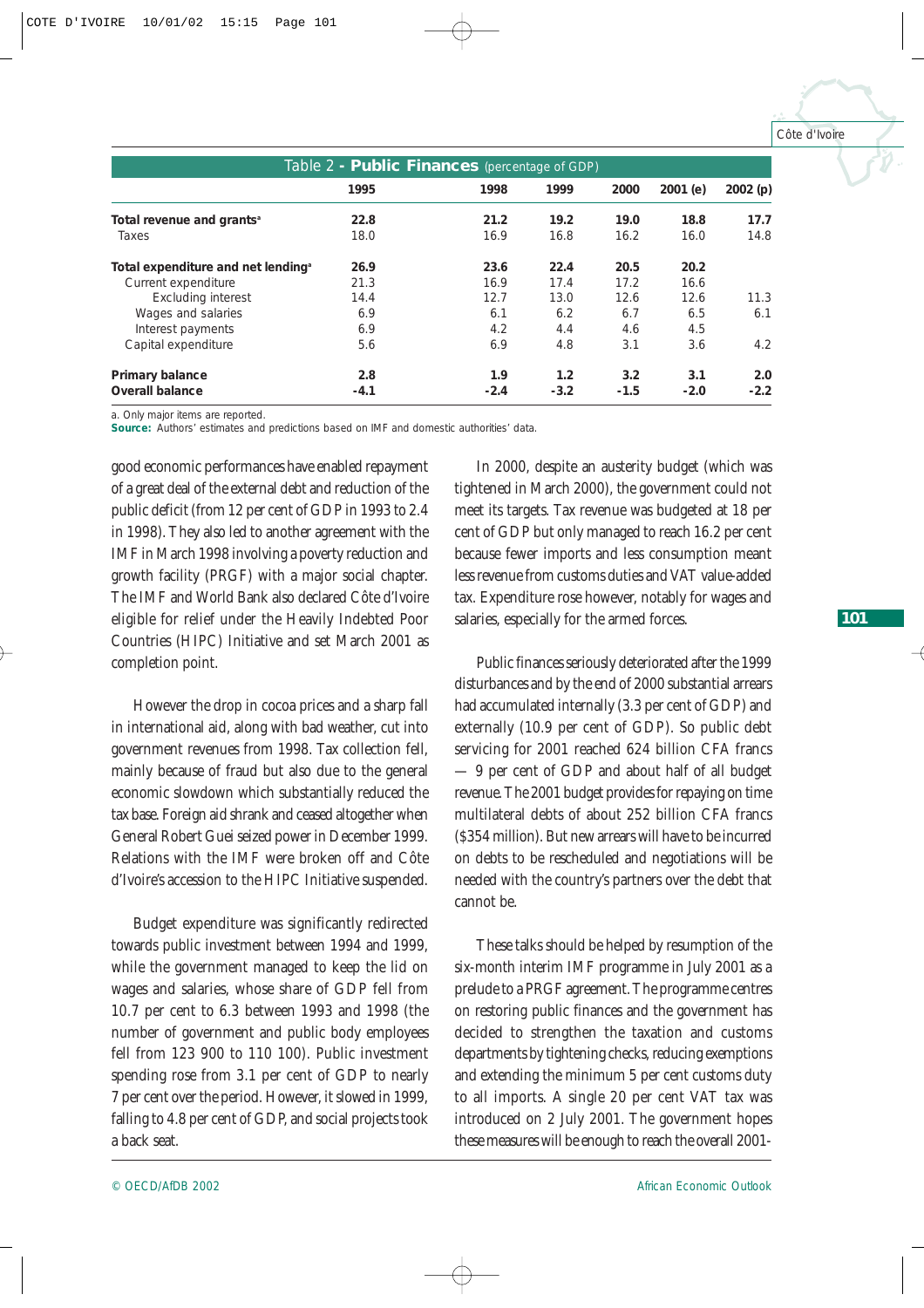collection target of 16.2 per cent of GDP. Spending on wages and salaries is expected to remain high as the government is planning on harmonising the status of teachers and new hiring in security and social sectors. The June 2001 budget aims to increase investment by 20 per cent over the previous year.

Côte d'Ivoire's currency is pegged to the French franc and its monetary policy is conducted by the BCEAO, leaving budgetary policy as the government's main instrument of macroeconomic stabilisation. Inflation is still largely under control. After reaching 32.2 per cent after the 1994 devaluation, it fell back to 3.5 per cent in 1996 and then settled at around 2 per cent. Recent food shortages in Sahel countries led to price pressures in 2001 and despite the recession, inflation should reach 3.9 per cent that year and 4.3 per cent in 2002.

#### *External Position*

Côte d'Ivoire's economy is fairly open compared with those of its neighbours and exports and imports are 60 per cent of its GDP. More than half of all exports goes to Europe (15 per cent to France), while a quarter, including some re-exports, goes to the rest of Africa. The geographical pattern is relatively stable, though within Africa more trade is now with the UEMOA countries since they agreed to abolish tariffs between them. The pattern of goods traded shows Côte d'Ivoire's special place in the region as a producer of semimanufactures while its neighbours export mostly raw materials. Côte d'Ivoire is also a transit point for nearby landlocked countries such as Mali and Burkina Faso. Trade has been diverted through Ghana and Togo as

a result of the recent disturbances, but the Ivorian government hopes to recapture it after giving Burkina and Mali seats on the governing board of Abidjan port.

Côte d'Ivoire has more diversified trade than its neighbours, but cocoa is still over 35 per cent of it and coffee 6 per cent. This makes the country very dependent on world prices and on the weather, which determines the size of the harvests. This structural vulnerability has spurred efforts to diversify, such as a 1996 programme to promote and diversify farm exports (PPDEA). By 1999, trade partners had increased and non-traditional exports had doubled in volume, but they remained minor alongside the traditional export crops.

Côte d'Ivoire structurally has a positive trade balance and a heavy balance of payments deficit. Despite the crisis, record cocoa and coffee crops boosted exports in 2000 while the economic slowdown, involving a sizeable drop in consumption, fewer investments and firms' using up their stocks, led to a general decline in imports. The trade surplus should reach record levels in 2001 and 2002.

However, the burden of the national debt and the outflow of capital set off by the halt in foreign aid and suspension of major projects destabilised the current balance and largely offset the improved trade balance. So although the current deficit began to narrow after the 1994 devaluation, the trend slowed from 1999.

Côte d'Ivoire's public external debt declined between 1995 and 1999 because of relief on the commercial debt granted by the London Club, on the bilateral debt by the Paris Club and because of relief by France. The

| Table 3 - Current Account (percentage of GDP)                                                    |         |         |         |         |          |         |  |
|--------------------------------------------------------------------------------------------------|---------|---------|---------|---------|----------|---------|--|
|                                                                                                  | 1995    | 1998    | 1999    | 2000    | 2001 (e) | 2002(p) |  |
| Trade balance                                                                                    | 13.6    | 11.8    | 12.2    | 12.2    | 14.2     | 15.3    |  |
| Exports of goods                                                                                 | 38.2    | 35.8    | 37.4    | 39.1    | 38.8     | 37.8    |  |
| Imports of goods                                                                                 | $-24.6$ | $-24.1$ | $-25.3$ | $-26.9$ | $-24.6$  | $-22.5$ |  |
| Services balance                                                                                 | $-5.6$  | $-5.5$  | $-5.4$  | $-5.8$  |          |         |  |
| Factor income                                                                                    | $-14.7$ | $-6.9$  | $-7.3$  | $-8.0$  |          |         |  |
| <b>Current transfers</b>                                                                         |         | $-3.5$  | $-3.6$  | $-3.8$  |          |         |  |
| <b>Current account balance</b>                                                                   | $-6.7$  | $-4.1$  | $-4.2$  | $-5.4$  |          |         |  |
| Commons Anderson collection and seculialists because an IMF and description and collection delay |         |         |         |         |          |         |  |

**Source:** Authors' estimates and predictions based on IMF and domestic authorities' data.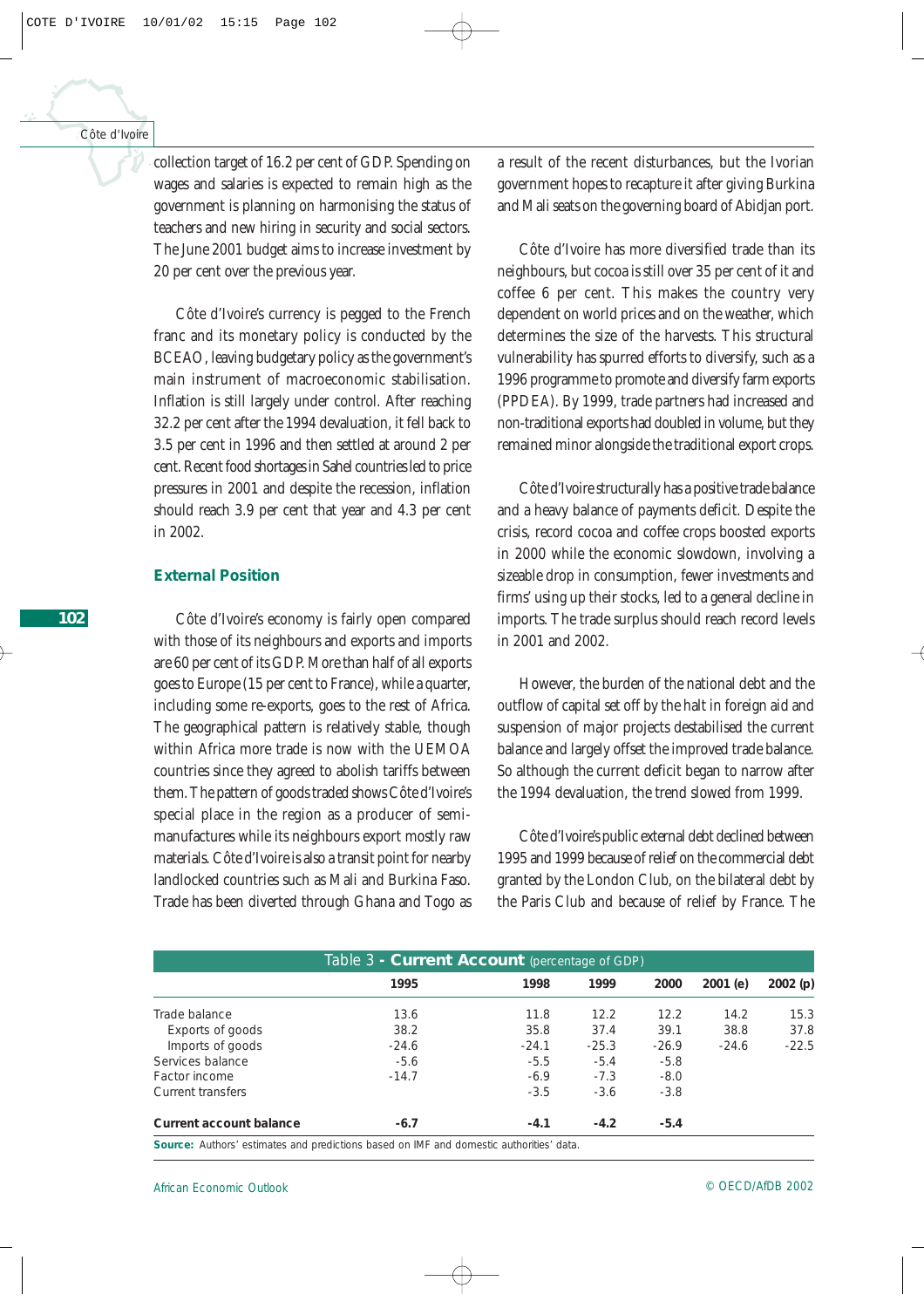

**Source:** World Bank (2001), *Global Development Finance.*

commercial debt's share in the public external debt fell from 39 per cent in 1994 to 23 in 1999 while the debt to international financial institutions grew from 28 to 36 per cent (including 20 per cent to the World Bank). Despite the relief, bilateral debt remained substantial, with the Paris Club accounting for 41 per cent of the external debt and France providing half of the credits.

After the poor performance of public finances in 2000, the Ivorian government found itself unable to pay either its domestic or foreign creditors, and the French Development Agency suspended disbursements in September 2000, as did the World Bank a month later. Accession to the HIPC Initiative was also suspended, making Côte d'Ivoire one of the few Frenchspeaking West African states not taking part in the IMF and World Bank debt reduction programme. The country has since accumulated substantial internal and external arrears once again.

However France announced on 31 January 2001 that it would resume dialogue over major health, education and agricultural projects to the tune of a modest 7.6 million euros. This was followed in June 2001 by the European Union's decision to gradually

resume aid, which led to immediate disbursement of 30 million euros for the social sector, institution building and encouraging the private sector. A new assessment was to be made in September 2001 to see whether aid should be extended to other sectors. The EU also agreed to decide in January 2002 whether to lift the last restrictions. These moves depended on economic, social and political considerations, especially human rights, and on good governance.

#### **Structural Issues**

Since 1994, Côte d'Ivoire has carried out a vast programme of structural reforms to open up the economy, including privatisation and state withdrawal from the cocoa-coffee and energy sectors. Recently however, these reforms have slowed down considerably.

Privatisation began in 1992 and speeded up with devaluation and the IMF programmes. About 60 firms were privatised up to 1999, mainly in the commodities sector, including *SOGB* (rubber, 1995), *Palmindustrie* (palm oil, 1996), *Sodesucre* (sugar, 1997), *CIDT* (cotton) — whose two-stage sell-off is not yet complete —

*103*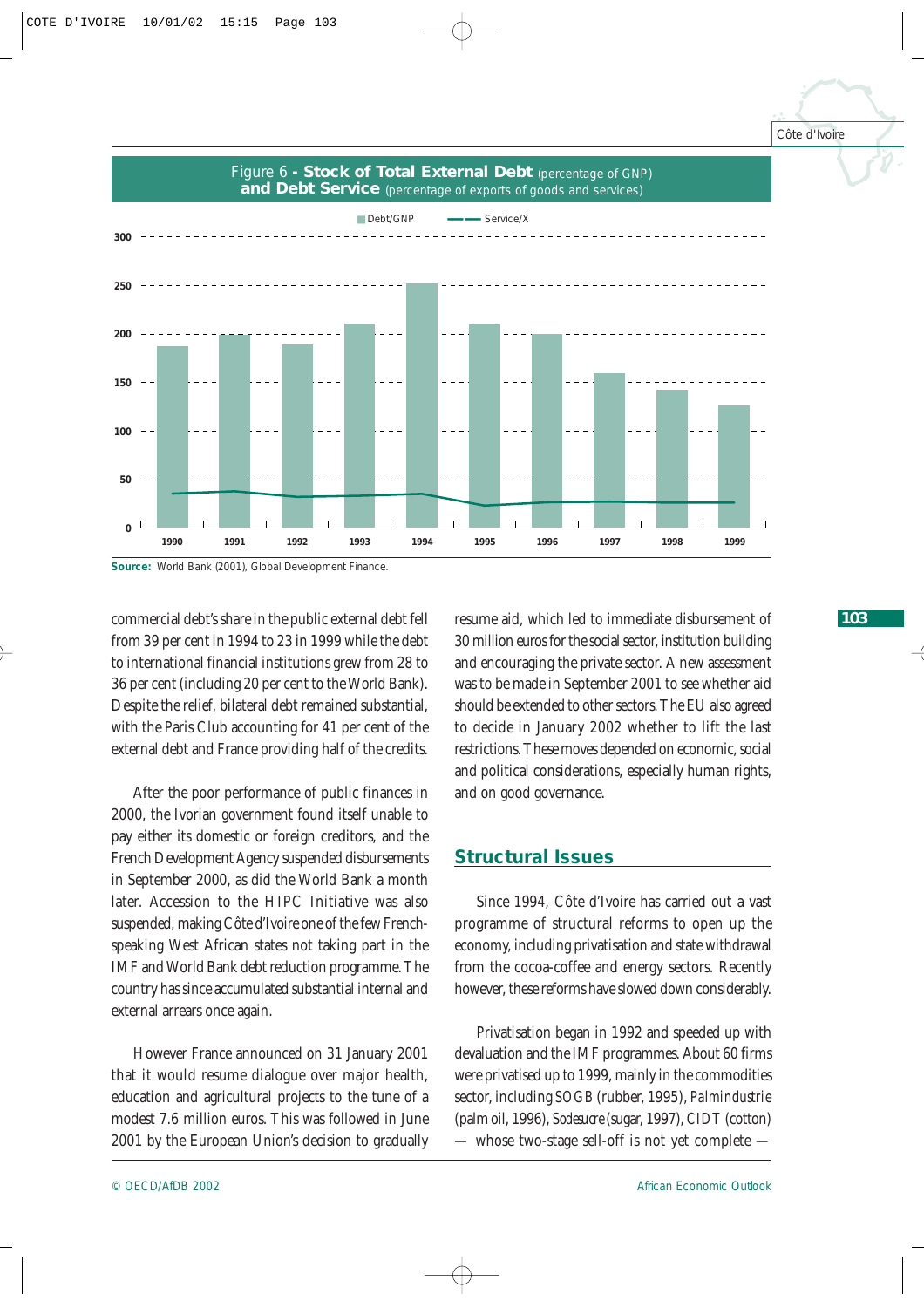*SICF* (railways, 1994) and *CI-Télécom* (telecommunications, 1997).

In 1995, the government began liberalising the cocoa and coffee sector with help from the World Bank. The reforms included handing over some of the functions of the price stabilisation fund, *Caistab*, to the private sector, making operations more transparent, reducing customs duties on exports (abolishing them for coffee) and dismantling the system of stabilising prices paid to farmers. Complete liberalisation was achieved for coffee in 1998 and for cocoa in 1999. *Caistab* was disbanded and replaced by a semi-public advisory and regulatory body, which then became a completely private entity in April 2000.

The main aim of *Caistab*'s privatisation was to increase the share of world prices going directly to the farmer, but the fall in prices mostly cancelled this out. And though the government lowered export duties at a time of growth to benefit farmers, the loss of taxes because of the recession has led to some reimposition of duties on coffee and cocoa. The single export duty rose from 125 CFA francs/kg (\$0.17) to 200 (\$0.28) in January 2001 and then fell to 160 (\$0.22) in July the same year, thereby confusing the rules and making customs operations more complicated.

Despite strong public discontent over these reforms, the government has stressed it will continue liberalising. It plans to set up machinery to guarantee farmers a minimum price through bringing them into the decision-making process. A cocoa and coffee exchange was opened in July 2001 whose board is two thirds farmers and one third exporters. The coffee and cocoa regulatory body, ARCC, sees that the rules are enforced.

Liberalisation of oil importing and the refinery company SIR have been delayed. As a consequence of the recession, the government preferred not to change in real time the price of electricity and oil in line with production costs largely dependent on world prices of oil and gas. As a result, the electricity sector had a

nearly 57 billion CFA franc (\$80 million) deficit at the end of 2000 and SIR had one of 40 billion CFA francs (\$56 million). However, the government increased oil prices in February 2001 to start clearing the deficit of SIR and in July that year raised the average price of electricity by 10 per cent. In its letter of intent for the interim programme agreed with the IMF, the government says it is determined to cut structural costs and increase financial transparency in the energy sector, notably by paying off reciprocal debts with the government, and reiterates that the oil sector will be liberalised and SIR privatised.

Many infrastructural projects sprouted after the 1994 devaluation, notably the government's Twelve Projects of the Elephant of Africa programme in 1996 in line with its tradition of undertaking major basic infrastructural work but this time using private capital. Under pressure from the international funding agencies, the government included social goals, such as upgrading health care and education, in its investment projects. However, the 24 December 1999 coup d'état froze virtually all government projects and only those signed before the military take-over, such as the refurbishing of Abidjan airport, were completed in 2000. Road projects, including Abidjan's third bridge, and others in health, education, hotels and supermarkets were suspended.

Privatisation, along with the public investment programmes, were supported between 1995 and 1998 by a large-scale return of foreign funding, as well as by the conversion of the Abidjan stock exchange into a regional one, the BRVM, in September 1998, thus expanding the banking and financial markets. But investment banks hardly feature in Côte d'Ivoire, where intermediation and debt refinancing are rare. On account of the predominance of Ivorian companies in the BRVM1 , it has been hard hit by the country's political and social instability. The opening of the BRVM was greeted enthusiastically and the trading index hit 110 per cent in early 1999 and share capital 1 000 billion CFA francs (\$1.4 billion), but the

<sup>1. 39</sup> of the 41 companies quoted are Ivorian, one (*Sonatel*) is Senegalese and one *(BOA)* Beninese.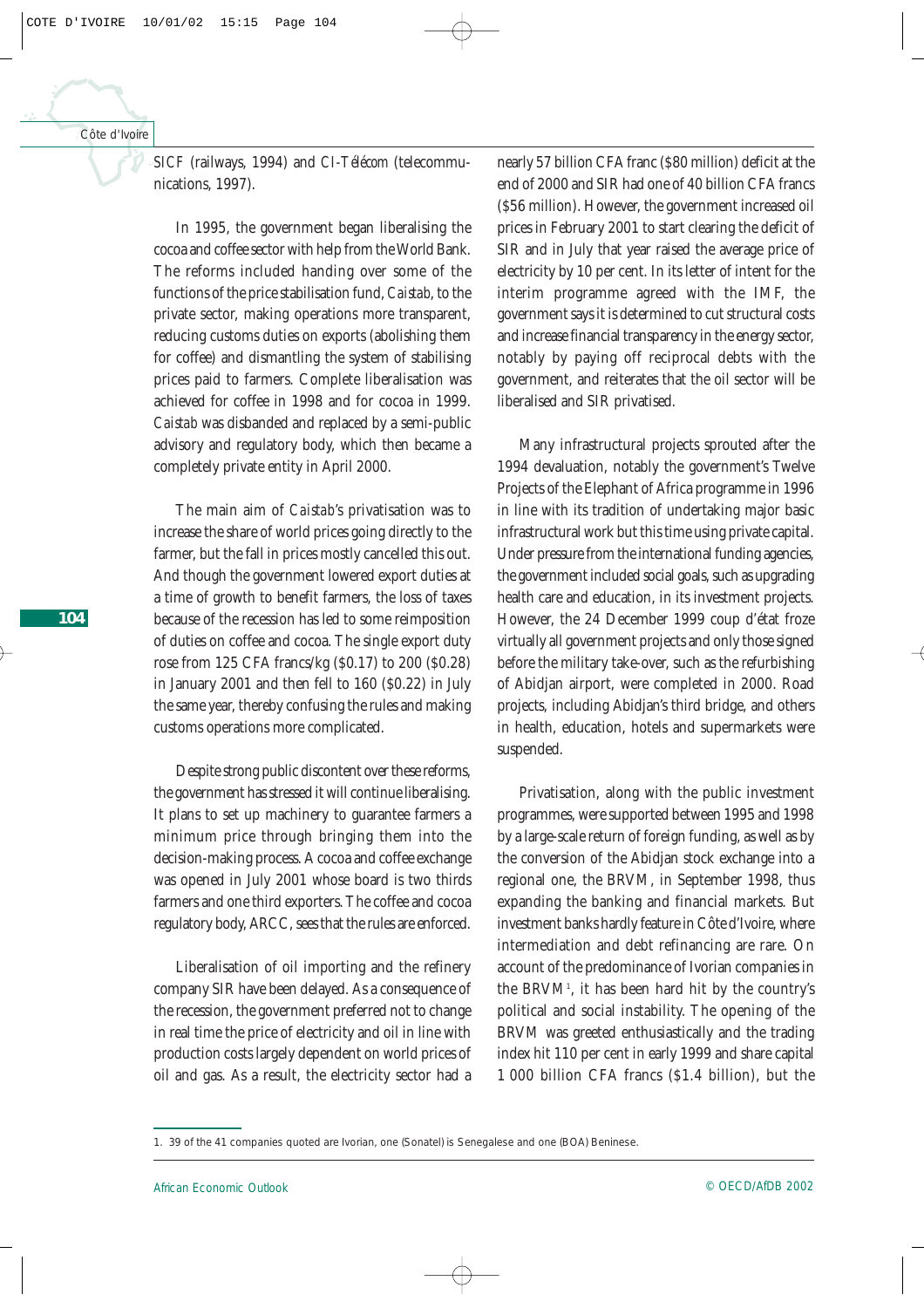December 1999 coup reduced trading volume by 90 per cent. Also, the banking sector saw negative growth in 2000 because it took the full force of the collapse in commodity prices. By the end of 2000, the two BRVM market indices — the general one and the 10 most active shares — had dropped by 80 per cent, a fall in trading volume of 53.5 billion CFA francs (\$75 million) in 1999 and 36.6 billion (\$51 million) in 2000 because of investors holding off.

### **Political and Social Context**

After 30 years of one-party rule by President Félix Houphouet-Boigny and his Democratic Party (PDCI), Côte d'Ivoire held its first multiparty elections in 1990. Houphouet-Boigny was re-elected for five years but died in 1993. His successor, former national assembly president Henri Konan Bédié, was confirmed in power at elections in 1995 with 95 per cent of the vote after introducing an electoral law banning any candidate who was not pure Ivorian by birth or who had lived abroad in the five years before the election. Konan Bédié strengthened his position in 1998 by increasing the residence qualification for candidates to ten consecutive years. However he was overthrown on 24 December 1999 by an army mutiny led by General Robert Guei.

Faced with growing international pressure, including suspension of aid, Guei promised elections and these were held on 26 October 2000. Laurent Gbagbo and his Ivorian Popular Front (FPI) won them and Gbagbo became president in the country's first democratic transfer of power, ten years after introduction of a multi-party system. Gbagbo scored 59 per cent of the vote but, because of the Supreme Court's rejection of the candidates of the Republican Rally (RDR) and the PDCI and their call for a boycott, this represented a low voter turnout of 37 per cent. However his legitimacy was strengthened when a popular uprising quashed an attempt by Guei to stay in power.

Political and social disturbances since 1999 have seriously affected Côte d'Ivoire's international credibility

and are a burden on the country's economic performance. The 1999 coup was fairly bloodless but the army did seize power and left a heavy legacy to succeeding governments. Many divisions in the army were aggravated and paramilitary groups emerged $^{\text{2}}$ . The social situation became explosive against a backdrop of ethnic and religious divisions that had been much exploited during Konan Bédié's rule. This produced rioting at the October 2000 presidential elections and the parliamentary elections two months later. The last attempted coup, in January 2001, highlighted Gbagbo's main task, to bring about national reconciliation, which is also required for relations to be normalised with neighbouring Burkina Faso, Ghana and Mali and the international funding agencies. The peaceful local elections in March 2001, helped by the return of the RDR to the electoral process, was a big first step towards this and led to gradual resumption of foreign aid, begun by France in June 2001, and renewed negotiations with the IMF.

Good governance and fighting corruption are major conditions for total resumption of foreign aid. Embezzlement of European Union aid exposed in 1998 led to a break in relations with the EU and may have hastened the 1999 coup. To restore confidence, Gbagbo has said he is determined to carry out reforms. Some steps have already been taken, such as the president having to declare his assets and tax clearance being required by anyone running for office or appointed a minister. The removal of roadblocks has also helped by ending extortion of road-users. Transparency is now the watchword but attitudes may take a while to change.

Political tensions have been exacerbated by poor social performances. Despite the country's prosperity compared with its neighbours, life expectancy and access to health care and education are still very limited. Per capita GDP is around \$585, nearly double that of Benin, Burkina Faso and Mali and 20 per cent higher than in Senegal. Despite this, gross school enrolment is only 78 per cent, behind Ghana (83 per cent), Benin

Côte d'Ivoire

*105*

<sup>2.</sup> The most important of these was the Red Militias led by Boka Yapi, the former head of General Guei's personal security detail.